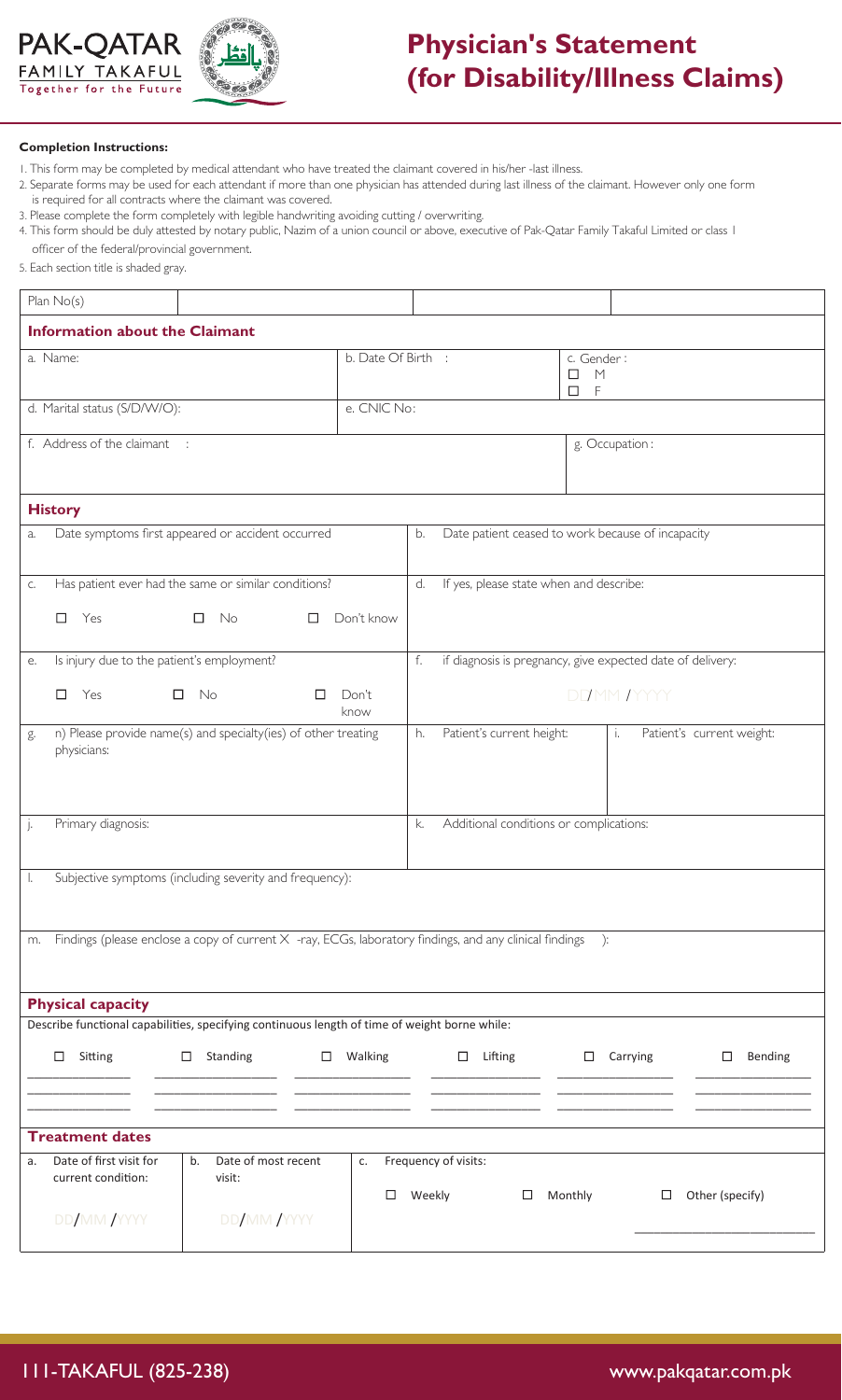| <b>Nature of Treatment</b>                                                                                                                                                                                                                 |                     |         |                                             |                                                   |                                                                     |  |  |  |
|--------------------------------------------------------------------------------------------------------------------------------------------------------------------------------------------------------------------------------------------|---------------------|---------|---------------------------------------------|---------------------------------------------------|---------------------------------------------------------------------|--|--|--|
| Medications (including prescribed dosages):<br>a.                                                                                                                                                                                          |                     |         | Surgeries (completed or anticipated):<br>b. |                                                   |                                                                     |  |  |  |
|                                                                                                                                                                                                                                            |                     |         |                                             |                                                   |                                                                     |  |  |  |
| Other:<br>C.                                                                                                                                                                                                                               |                     |         |                                             | Is patient following recommended treatment?<br>d. |                                                                     |  |  |  |
|                                                                                                                                                                                                                                            |                     |         |                                             |                                                   | $\Box$ Yes<br>$\Box$ No (please elaborate)                          |  |  |  |
| <b>Confinement to Hospital (If Applicable)</b>                                                                                                                                                                                             |                     |         |                                             |                                                   |                                                                     |  |  |  |
| Name of Hospital                                                                                                                                                                                                                           | Date From           | Date To |                                             |                                                   | <b>Treatment Provided</b>                                           |  |  |  |
|                                                                                                                                                                                                                                            |                     |         |                                             |                                                   |                                                                     |  |  |  |
|                                                                                                                                                                                                                                            |                     |         |                                             |                                                   |                                                                     |  |  |  |
|                                                                                                                                                                                                                                            |                     |         |                                             |                                                   |                                                                     |  |  |  |
| Cardiac (if applicable)                                                                                                                                                                                                                    |                     |         |                                             |                                                   |                                                                     |  |  |  |
| Please forward copies of exercise stress<br>test, angiogram, or other relevant<br>documentation.                                                                                                                                           | a.                  |         |                                             |                                                   | Functional capacity (as defined by the New York Heart Association): |  |  |  |
| Last three blood pressure readings<br>b.                                                                                                                                                                                                   |                     |         |                                             |                                                   |                                                                     |  |  |  |
| (indicate dates):                                                                                                                                                                                                                          |                     |         |                                             |                                                   |                                                                     |  |  |  |
| $\left  \right)$                                                                                                                                                                                                                           |                     |         |                                             |                                                   |                                                                     |  |  |  |
| 2)<br><u> 1989 - Johann Harrison, markin f</u>                                                                                                                                                                                             |                     |         |                                             |                                                   |                                                                     |  |  |  |
| 3)<br><u> 1989 - Johann Harry Harry Harry Harry Harry Harry Harry Harry Harry Harry Harry Harry Harry Harry Harry Harry Harry Harry Harry Harry Harry Harry Harry Harry Harry Harry Harry Harry Harry Harry Harry Harry Harry Harry Ha</u> |                     |         |                                             |                                                   |                                                                     |  |  |  |
|                                                                                                                                                                                                                                            |                     |         |                                             |                                                   |                                                                     |  |  |  |
| <b>Progress</b><br>Has patient :                                                                                                                                                                                                           |                     |         |                                             |                                                   |                                                                     |  |  |  |
|                                                                                                                                                                                                                                            |                     |         |                                             |                                                   |                                                                     |  |  |  |
| $\Box$<br>recovered?                                                                                                                                                                                                                       | improved?<br>$\Box$ |         |                                             | $\Box$                                            | not improved?<br>retrogressed?<br>□                                 |  |  |  |
|                                                                                                                                                                                                                                            |                     |         |                                             |                                                   |                                                                     |  |  |  |
| Precipitating chronological events:<br>a.                                                                                                                                                                                                  |                     |         |                                             |                                                   |                                                                     |  |  |  |
| Pre-morbid personality:<br>b.                                                                                                                                                                                                              |                     |         |                                             |                                                   |                                                                     |  |  |  |
|                                                                                                                                                                                                                                            |                     |         |                                             |                                                   |                                                                     |  |  |  |
| Relevant current dynamics:<br>C.                                                                                                                                                                                                           |                     |         |                                             |                                                   |                                                                     |  |  |  |
| Changes in ADL habits:<br>d.                                                                                                                                                                                                               |                     |         |                                             |                                                   |                                                                     |  |  |  |
|                                                                                                                                                                                                                                            |                     |         |                                             |                                                   |                                                                     |  |  |  |
| Progress with treatment plan:<br>е.                                                                                                                                                                                                        |                     |         |                                             |                                                   |                                                                     |  |  |  |
| f.<br>Are patient's symptoms due to drug or alcohol abuse?                                                                                                                                                                                 |                     |         | g.                                          |                                                   | If yes, is patient enrolled in a substance abuse programme?         |  |  |  |
| $\Box$<br>Yes<br>$\Box$<br>No                                                                                                                                                                                                              |                     |         |                                             | $\Box$<br>Yes                                     | $\Box$<br>No                                                        |  |  |  |
| If yes to g, state facility:<br>h.                                                                                                                                                                                                         |                     |         |                                             |                                                   |                                                                     |  |  |  |
|                                                                                                                                                                                                                                            |                     |         |                                             |                                                   |                                                                     |  |  |  |
| <b>Restrictions</b>                                                                                                                                                                                                                        |                     |         |                                             |                                                   |                                                                     |  |  |  |
| What precisely is preventing your patient from returning to work?                                                                                                                                                                          |                     |         |                                             |                                                   |                                                                     |  |  |  |
|                                                                                                                                                                                                                                            |                     |         |                                             |                                                   |                                                                     |  |  |  |
| <b>Prognosis</b>                                                                                                                                                                                                                           |                     |         |                                             |                                                   |                                                                     |  |  |  |
| Prognosis for medical recovery:                                                                                                                                                                                                            |                     |         |                                             |                                                   |                                                                     |  |  |  |
| Other factors affecting recovery:                                                                                                                                                                                                          |                     |         |                                             |                                                   |                                                                     |  |  |  |
|                                                                                                                                                                                                                                            |                     |         |                                             |                                                   |                                                                     |  |  |  |